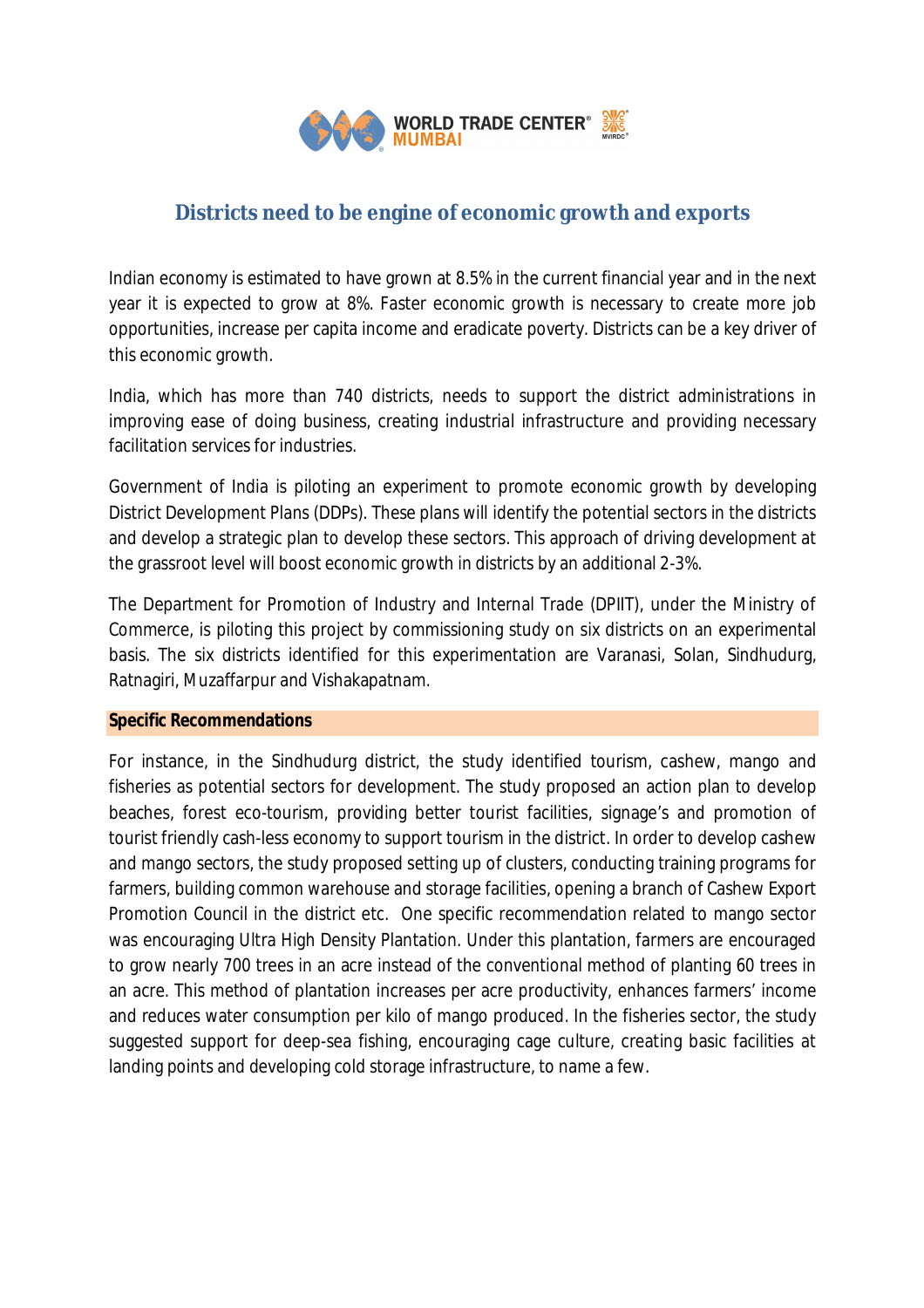

According to official information, Phase I of this District Development Plan has been completed with the preparation of study on the identified six districts. Now, the government is implementing the Phase-II of this project by providing mentoring and handholding support to the district administration, including capacity building and skill initiatives.

## **Way Forward**

Similar projects should also be implemented in other districts of the country to unleash their untapped growth potential. A major hindrance at the district level is the complexity in dealing with district administration for certifications, approvals and other statutory clearances. The state governments may work with district administrations to implement the 218 point District Reforms Plan developed by the central government to promote ease of doing business. The plan aims to simplify 43 different registrations and certification processes at the district level. These procedures will ease doing business in sectors such as retail, education, health, food and beverages, real estate, gems and jewelry, mining and entertainment.

Similarly, every district may religiously implement the One District One Product Scheme to promote large scale production and value addition of potential products identified for each and every district. District administrations, along with bankers, industry associations and state governments may provide assistance to producers or manufacturers of the identified product through marketing, technology, design and other business support.

India needs a well coordinated approach at the central, state and district level to bring out the untapped economic potential of every district.

## **Notifications**

#### **PIB**

India's merchandise export has reached USD 390 billion

https://pib.gov.in/PressReleseDetail.aspx?PRID=1806925

Status of Industrial Corridor projects in India

https://pib.gov.in/PressReleseDetail.aspx?PRID=1806625

Make in India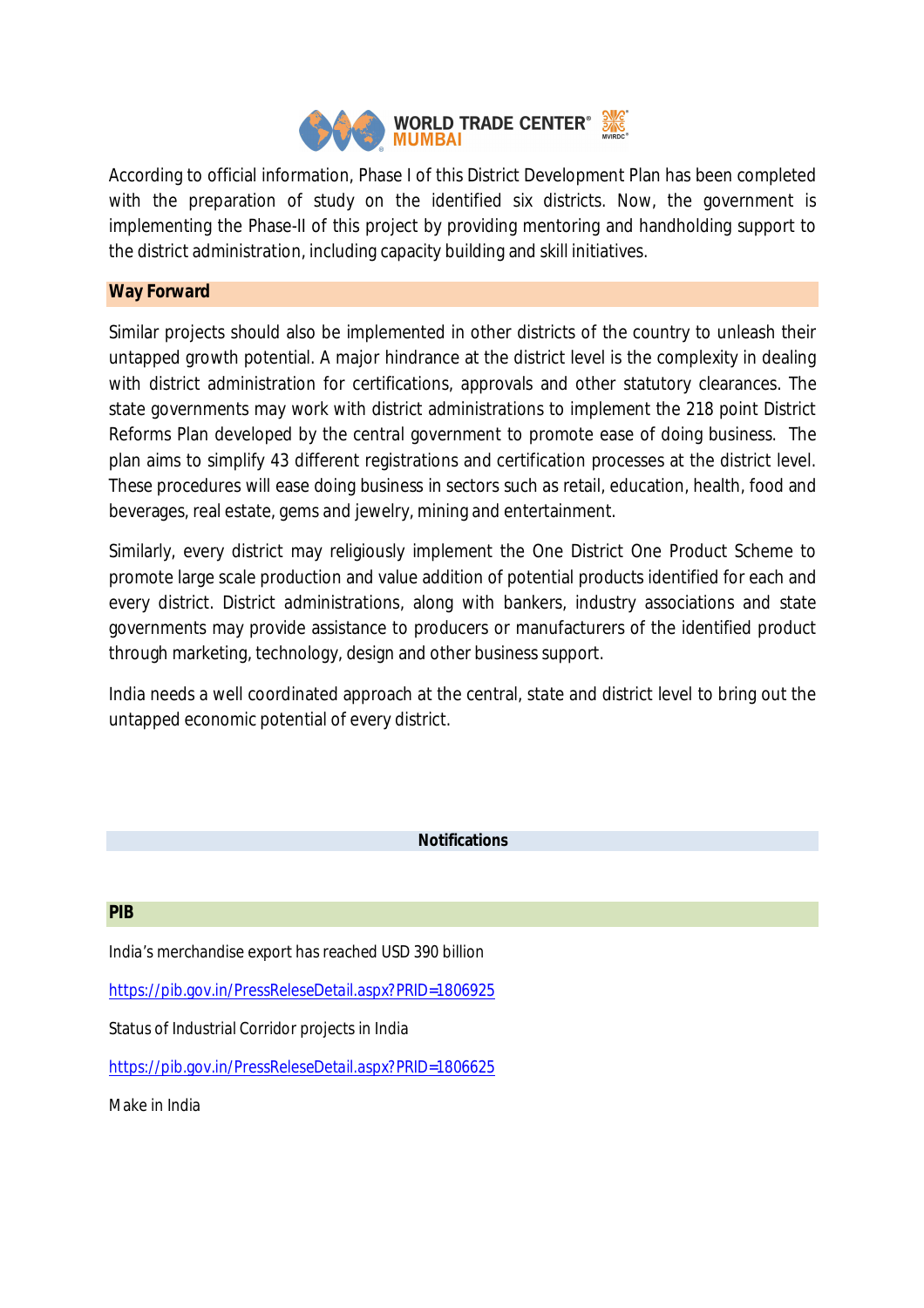

https://pib.gov.in/PressReleseDetail.aspx?PRID=1806624

FDI from neighbouring countries

https://pib.gov.in/PressReleseDetail.aspx?PRID=1806626

Greenfield Industrial Nodes

https://pib.gov.in/PressReleseDetail.aspx?PRID=1806628

Schemes for progress of industries

https://pib.gov.in/PressReleseDetail.aspx?PRID=1806619

Data on imports and exports

https://pib.gov.in/PressReleseDetail.aspx?PRID=1806618

Export of fresh fruits rises to USD 768 million in FY21

https://pib.gov.in/PressReleseDetail.aspx?PRID=1806621

## **DGFT**

Amendment in guidelines to allow submission of FIRC for exports made to OFAC listed countries

https://content.dgft.gov.in/Website/dgftprod/05052fc5-b7e1-4de4-b7eed3d79675f9b4/PN%2050%20English%2017-03-22.pdf

New online IT module for Interest Equalisation Scheme

https://content.dgft.gov.in/Website/dgftprod/f3eb1858-a780-4960-9032- 7c26820d4d24/Trade%20Notice%20No.%2038-2021-22.pdf

#### **CBIC**

Exchange rate notification

https://www.cbic.gov.in/resources//htdocs-cbec/customs/cs-act/notifications/notfns-2022/csnt2022/csnt18-2022.pdf

Fixation of Tariff value for certain products

https://www.cbic.gov.in/resources//htdocs-cbec/customs/cs-act/notifications/notfns-2022/csnt2022/csnt17-2022.pdf